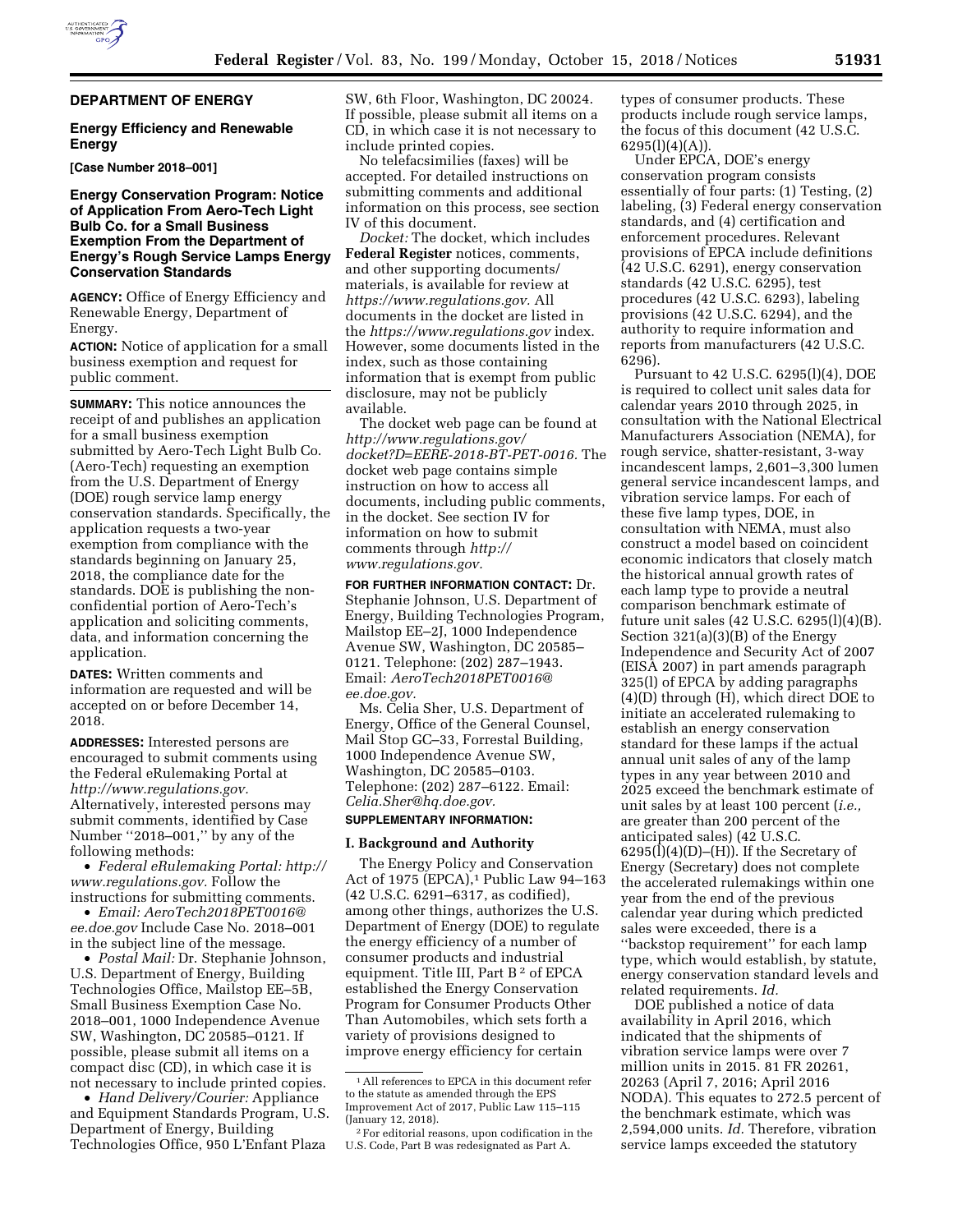threshold for the first time, thus triggering an accelerated rulemaking to be completed no later than December 31, 2016. *Id.* 

Furthermore, NEMA submitted revised data for rough service lamps following the publication of the April 2016 NODA. The revised data showed sales of 10,914,000 rough service lamps in 2015, which exceeded 100% of the benchmark estimate of 4,967,000 units for 2015. This resulted in a requirement for DOE to initiate an accelerated rulemaking for rough service lamps. In an October 2016 notice of proposed definition and data availability, DOE indicated it must conduct an energy conservation standards rulemaking for rough service lamps to be completed no later than the end of the 2016 calendar year. 81 FR 71794, 71800 (Oct. 18, 2016).

Since unit sales for vibration service lamps and rough service lamps exceeded 200 percent of the benchmark estimates in 2015, and DOE did not complete an energy conservation standards rulemaking for these lamps by the end of calendar year 2016, the backstop requirements were triggered.

For rough service lamps, the backstop requires the lamps to: (1) Have a shatterproof coating or equivalent technology that complies with NSF/ANSI 51 and is designed to contain the glass if the glass envelope of the lamp is broken and to provide effective containment over the life of the lamp; (2) have a maximum 40 watt limitation; and (3) be sold at retail only in a package containing one lamp (42 U.S.C. 6295(l)(4)(D)(ii)). DOE codified this statutory backstop requirement at 10 CFR 430.32(bb), which became effective January 25, 2018. 82 FR 60845 (Dec. 26, 2017).

#### **II. Aero-Tech Application for a Small Business Exemption**

Aero-Tech submitted an application, pursuant to Subpart E of 10 CFR part 430, requesting a two-year small business exemption from the DOE rough service lamps energy conservation standards found in 10 CFR 430.32(bb). Aero-Tech is asking for an exemption from the standards on the basis of its status as a small business. According to Aero-tech, failure to receive a small business exemption would likely result in a lessening of competition in the market for lighting companies.

Under 42 U.S.C. 6295(t), DOE may grant a temporary exemption from an applicable energy conservation standard to a manufacturer if DOE finds that the annual gross revenues of such manufacturer from all its operations (including the manufacture and sale of covered products) does not exceed

\$8,000,000 for the 12-month period preceding the date of the application. In making this finding, DOE must account for the annual gross revenues of any other person who controls, is controlled by, or is under common control with, such manufacturer (42 U.S.C. 6295(t)(1)). The Secretary may not grant an exemption with respect to any type (or class) of covered product subject to an energy conservation standard unless the Secretary finds, after obtaining the written views of the Attorney General, that a failure to allow an exemption would likely result in a lessening of competition. (42 U.S.C. 6295(t)(2)) *See also,* subpart E of 10 CFR part 430.

# **III. Consultations With Other Agencies**

The notice of Aero-Tech's application for exemption will be transmitted to the Attorney General by the Secretary along with: (a) A statement of the facts and of the reasons for the exemption, and (b) copies of all documents submitted. 10 CFR 430.54.

# **IV. Request for Comments**

Through this notice, DOE announces receipt of Aero-Tech's application for a small business exemption from the rough service lamps energy conservation standards found in 10 CFR 430.32(bb), pursuant to Subpart E of 10 CFR part 430. DOE is publishing the non-confidential portion of Aero-Tech's application in this notice. DOE invites all interested parties to submit in writing by December 14, 2018, comments and information on all aspects of the application.

Submitting comments via *[http://](http://www.regulations.gov) [www.regulations.gov.](http://www.regulations.gov)* The *[http://](http://www.regulations.gov) [www.regulations.gov](http://www.regulations.gov)* web page will require you to provide your name and contact information. Your contact information will be viewable to DOE Building Technologies staff only. Your contact information will not be publicly viewable except for your first and last names, organization name (if any), and submitter representative name (if any). If your comment is not processed properly because of technical difficulties, DOE will use this information to contact you. If DOE cannot read your comment due to technical difficulties and cannot contact you for clarification, DOE may not be able to consider your comment.

However, your contact information will be publicly viewable if you include it in the comment or in any documents attached to your comment. Any information that you do not want to be publicly viewable should not be included in your comment, nor in any document attached to your comment. Persons viewing comments will see only

first and last names, organization names, correspondence containing comments, and any documents submitted with the comments.

Do not submit to *[http://](http://www.regulations.gov) [www.regulations.gov](http://www.regulations.gov)* information for which disclosure is restricted by statute, such as trade secrets and commercial or financial information (hereinafter referred to as Confidential Business Information (''CBI'')). Comments submitted through *[http://](http://www.regulations.gov) [www.regulations.gov](http://www.regulations.gov)* cannot be claimed as CBI. Comments received through the website will waive any CBI claims for the information submitted. For information on submitting CBI, see the Confidential Business Information section.

DOE processes submissions made through *<http://www.regulations.gov>*  before posting. Normally, comments will be posted within a few days of being submitted. However, if large volumes of comments are being processed simultaneously, your comment may not be viewable for up to several weeks. Please keep the comment tracking number that *[http://](http://www.regulations.gov) [www.regulations.gov](http://www.regulations.gov)* provides after you have successfully uploaded your comment.

Submitting comments via email, hand delivery, or mail. Comments and documents submitted via email, hand delivery, or mail also will be posted to *[http://www.regulations.gov.](http://www.regulations.gov)* If you do not want your personal contact information to be publicly viewable, do not include it in your comment or any accompanying documents. Instead, provide your contact information on a cover letter. Include your first and last names, email address, telephone number, and optional mailing address. The cover letter will not be publicly viewable as long as it does not include any comments.

Include contact information each time you submit comments, data, documents, and other information to DOE. If you submit via mail or hand delivery, please provide all items on a CD, if feasible. It is not necessary to submit printed copies. No facsimiles (faxes) will be accepted.

Comments, data, and other information submitted to DOE electronically should be provided in PDF (preferred), Microsoft Word or Excel, WordPerfect, or text (ASCII) file format. Provide documents that are not secured, written in English and free of any defects or viruses. Documents should not contain special characters or any form of encryption and, if possible, they should carry the electronic signature of the author.